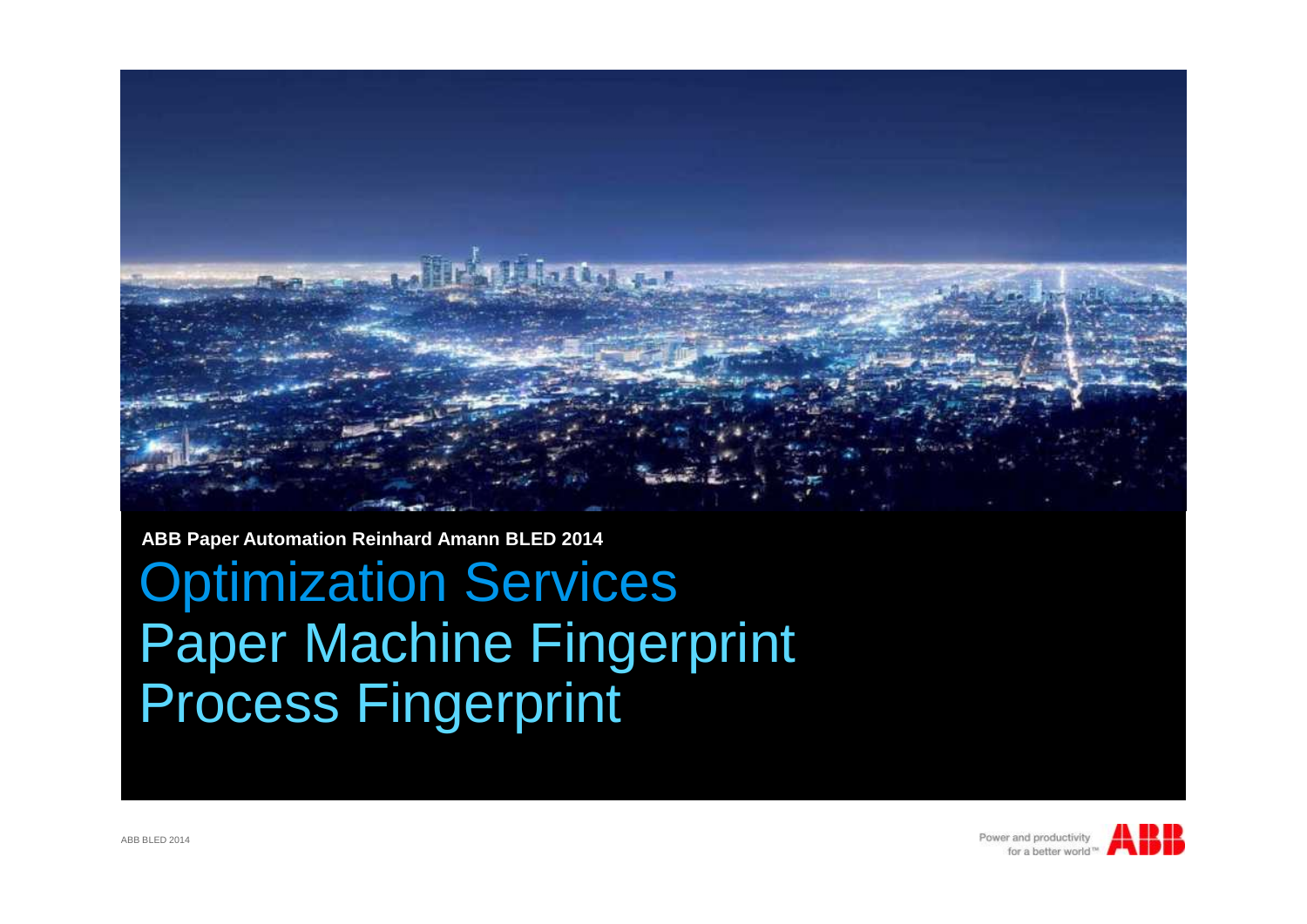### Optimization Services Phases

| Diagnose  |  |
|-----------|--|
| Implement |  |
| Sustain   |  |

#### § **Diagnose**

- § Measure process
- Detailed scope with defined objectives
- § Forecast performance

#### § **Implement**

- § Improve performance
- Apply corrective actions
- § **Sustain**
	- § Maintain performance
	- Preventative maintenance
	- Monitor machine index



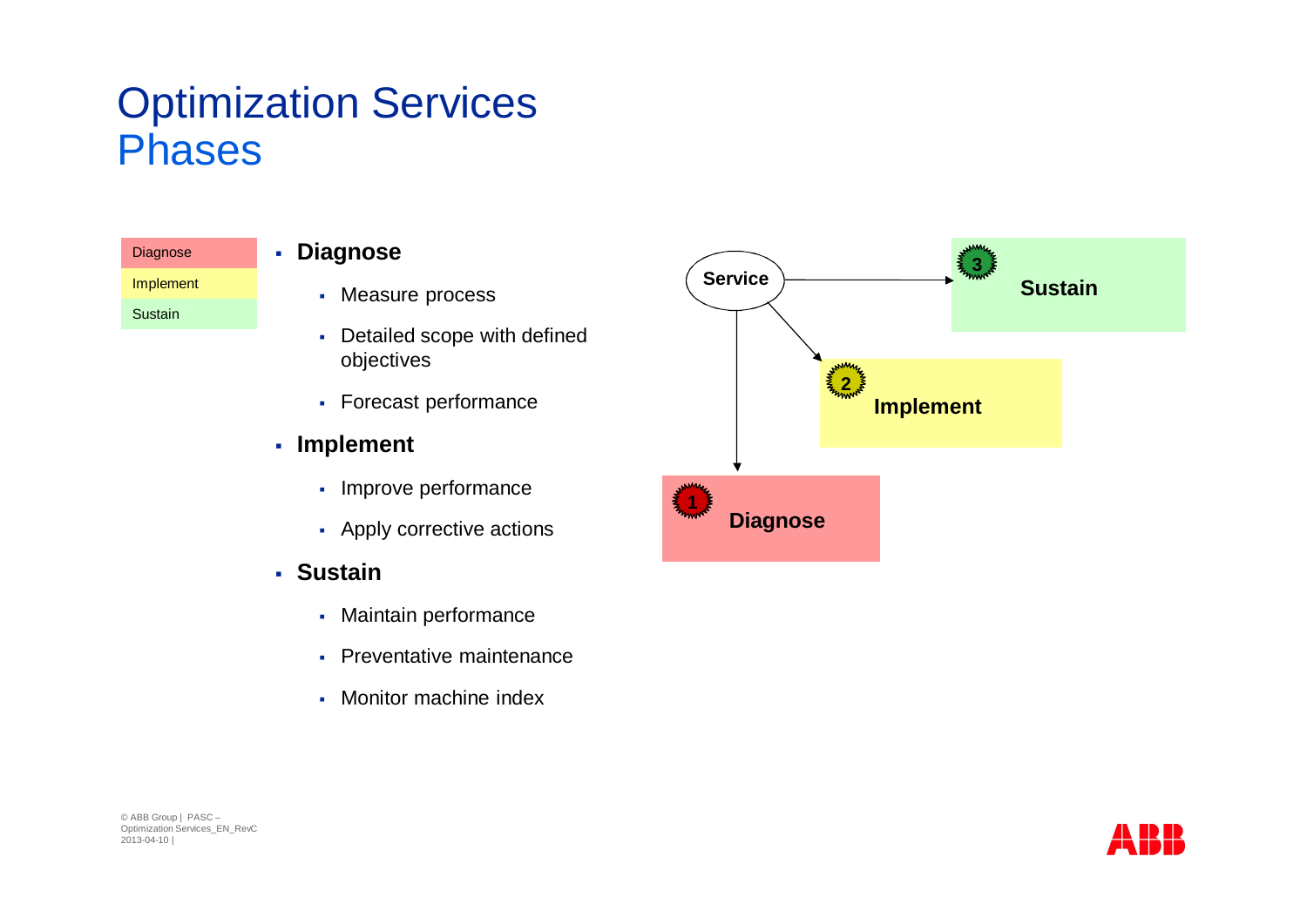

# Optimization Services Paper Machine Fingerprint

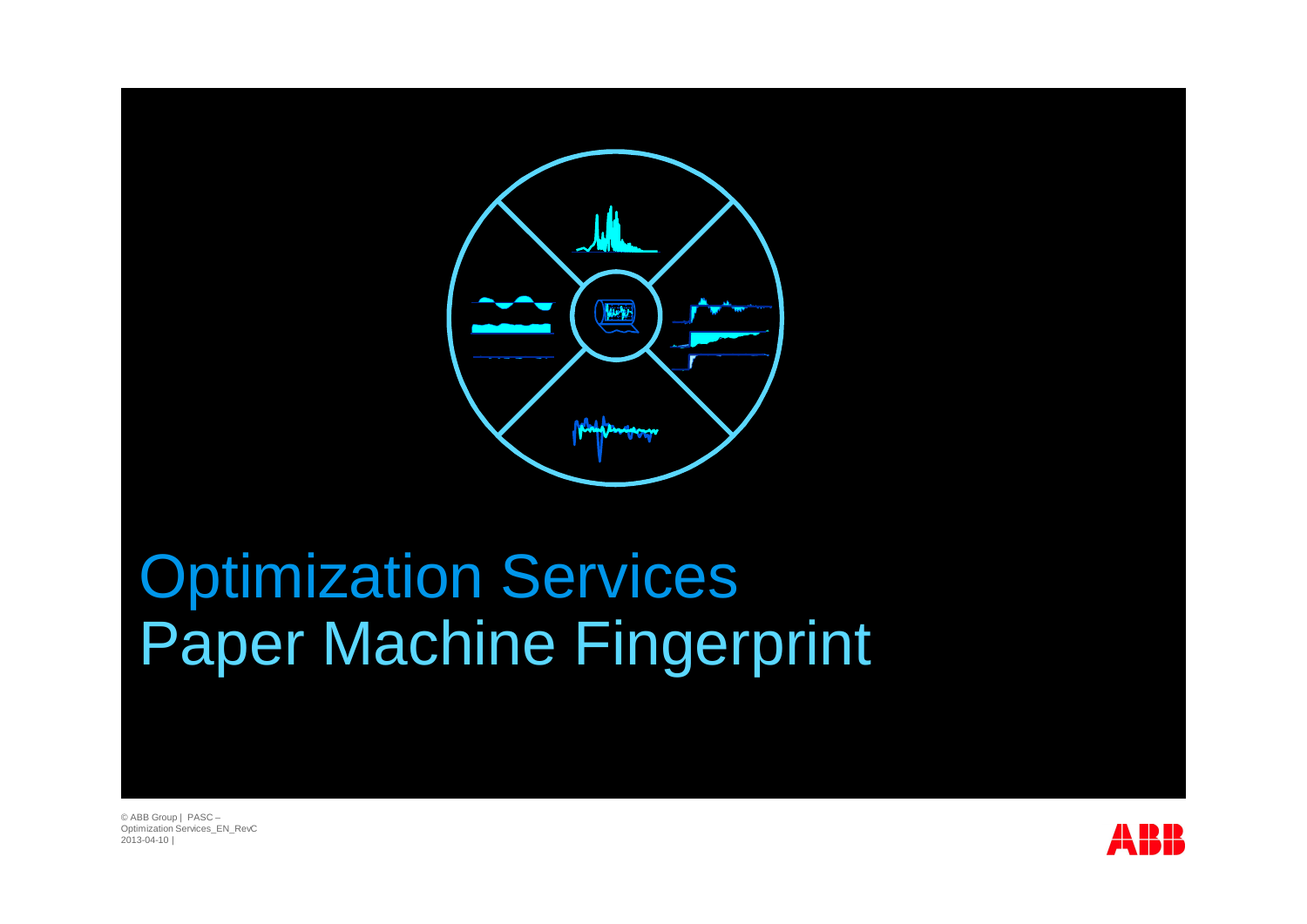#### Optimization Services Phase 1: Diagnose - Paper Machine Fingerprint



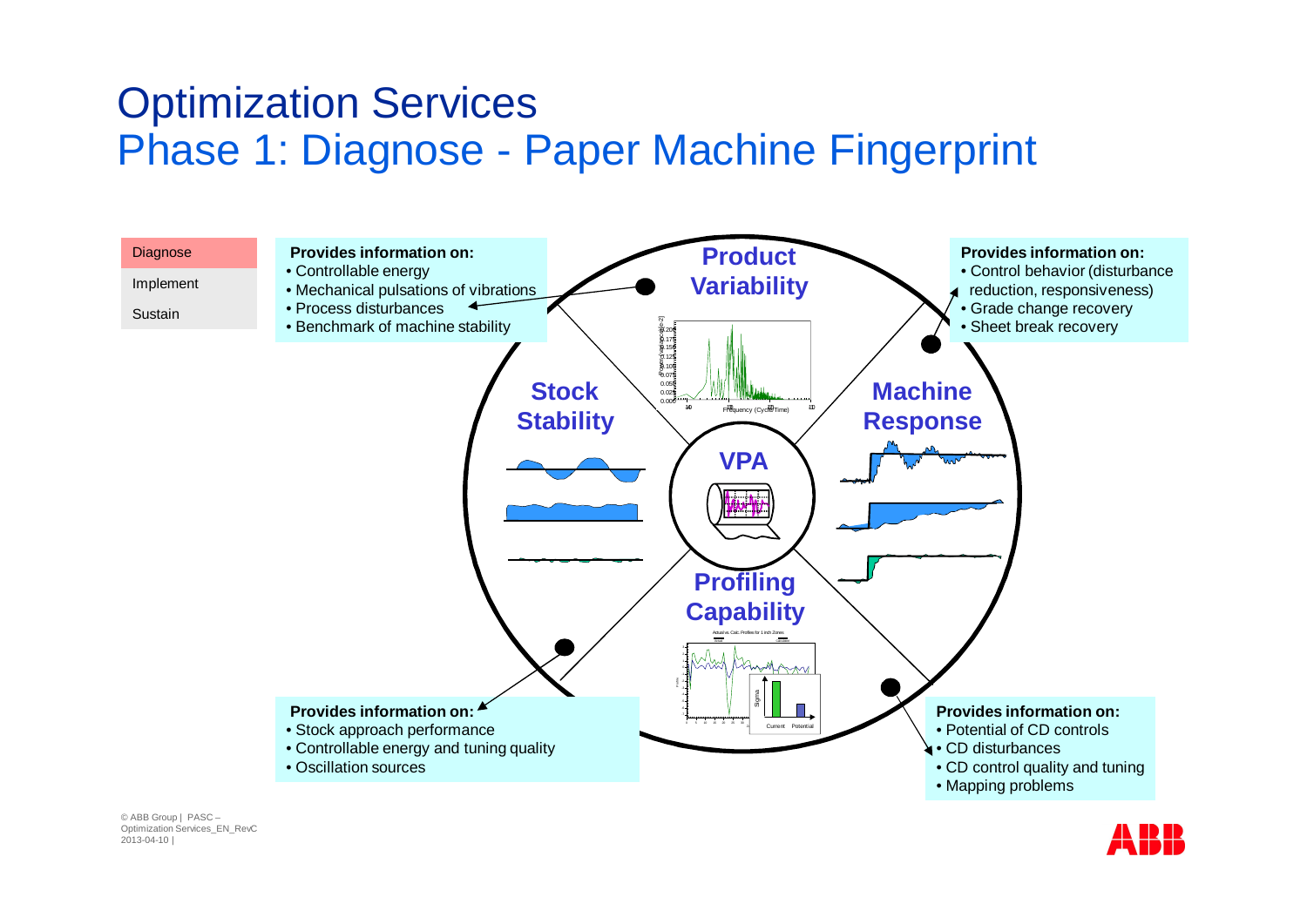### Paper Machine Fingerprint Module 1: VPA (Variance Partition Analysis)



#### § Analysis of variance distribution







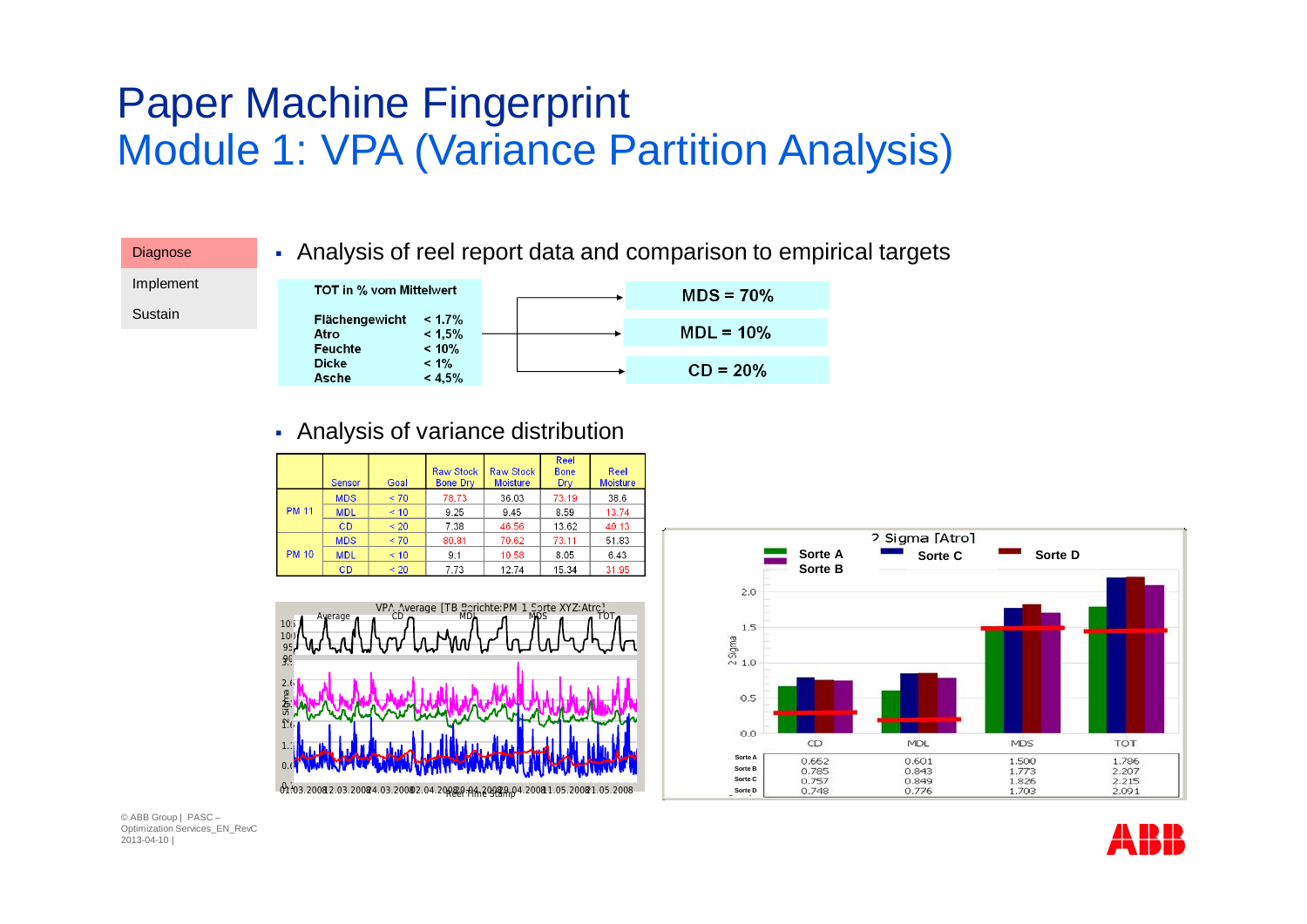### Paper Machine Fingerprint Module 2: Product Variability



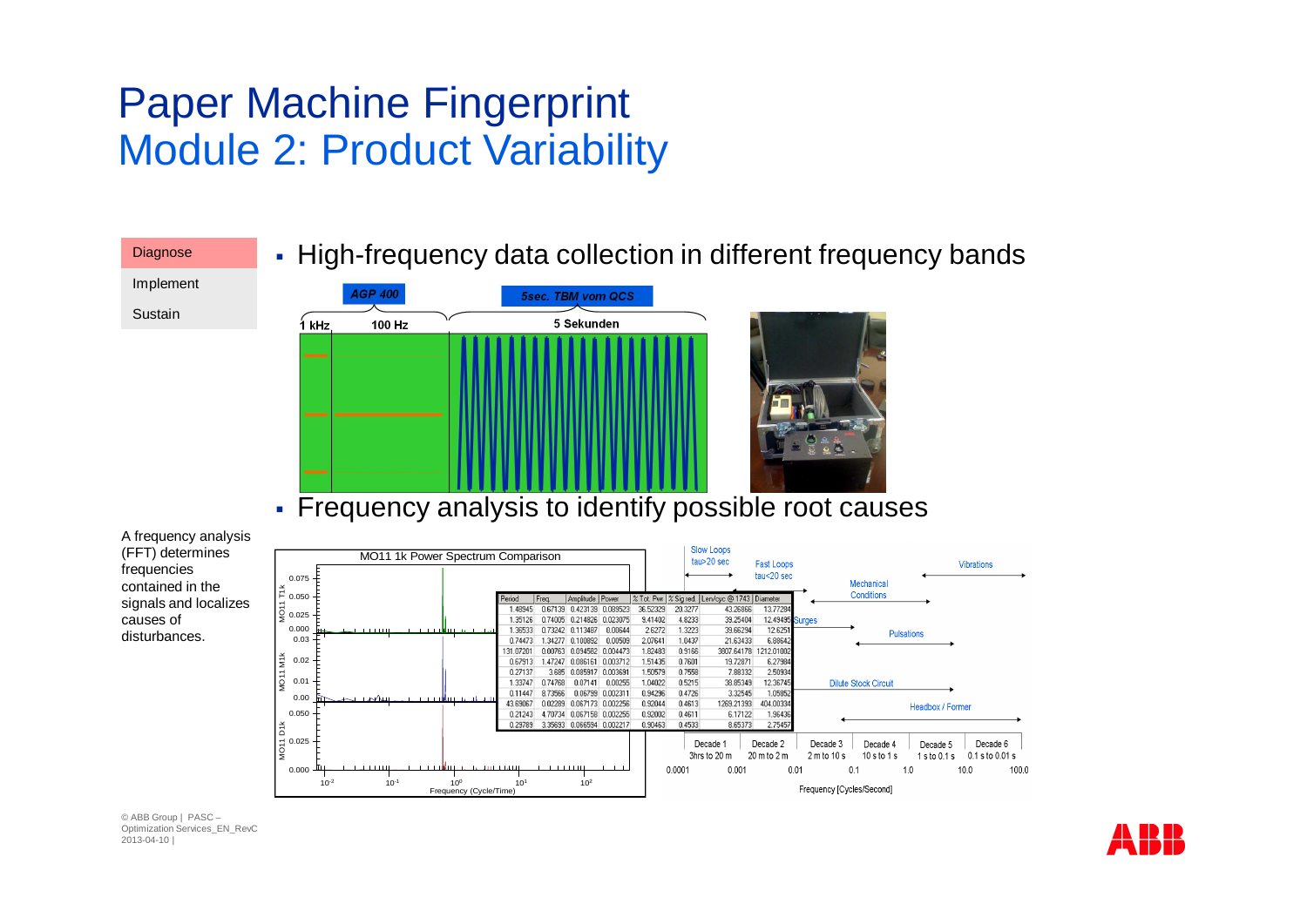### Paper Machine Fingerprint Module 3: Machine Response

| <b>Diagnose</b> |  |
|-----------------|--|
| Implement       |  |
| Sustain         |  |

- § Based on bump tests of the QCS controls in Manual and Auto, time constants are determined and compared.
- The relation between Manual and Auto represents an index that indicates the performance of the control. A Value of 1.5 is the target based on experience. Results of the machine response analysis:
- Comparison of the responses in Manual and Auto
- § Additional findings:
	- § Wrong process model parameters in the QCS
	- Improvements with or without feedforward controls
	- § Bad control parameters in QCS
	- § Performance of DCS loops (Level 1)





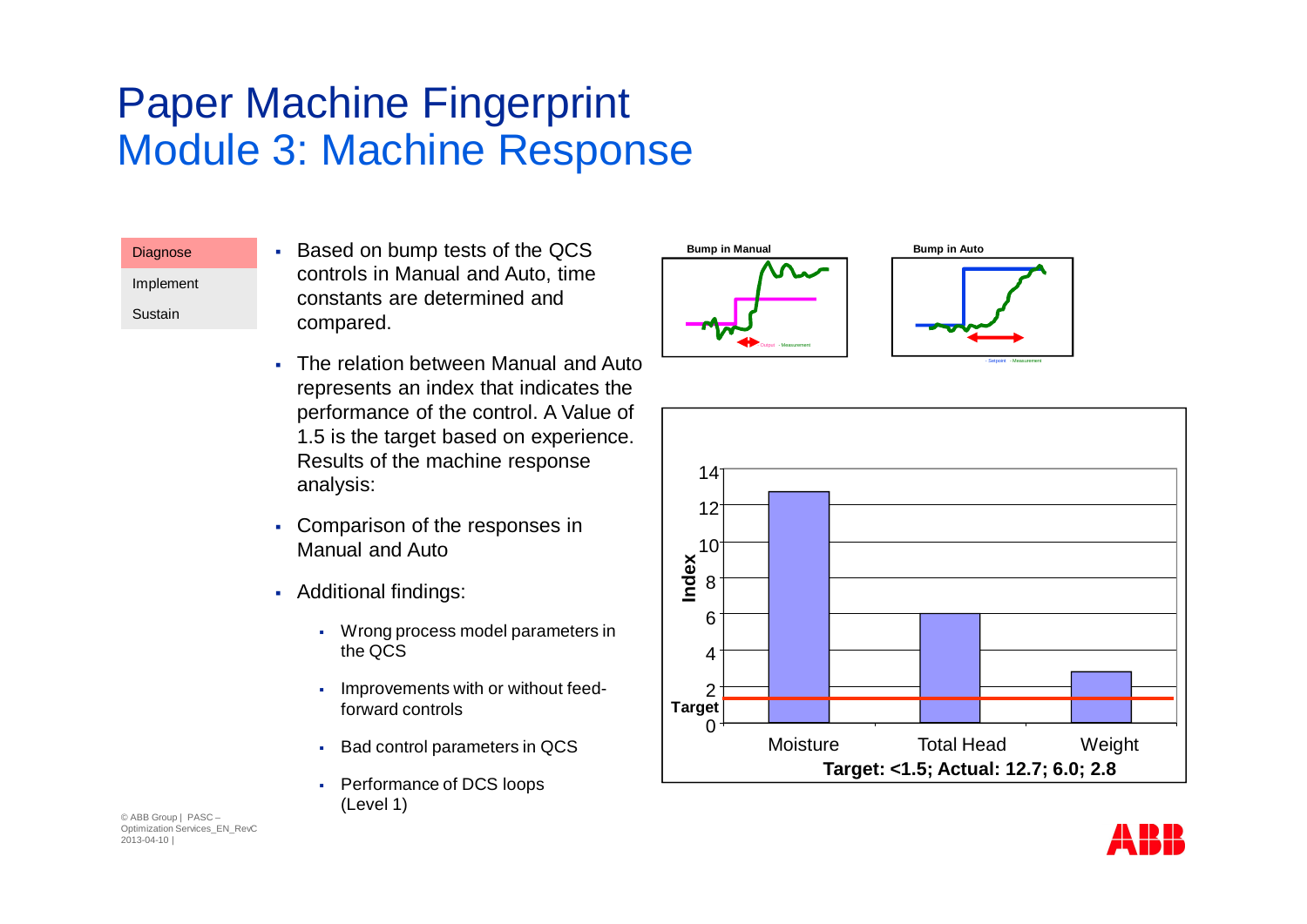### Paper Machine Fingerprint Module 4: Profile Capability

Implement

**Diagnose** 

Sustain

- § Analysis
	- § The controllable frequencies and with that a residual goal plot are determined from the raw profiles with Fourier analysis (FFT)
- § Findings
	- § Edge problems
	- § Mapping problems
	- § Wrong process models
	- § Bad control parameters
	- § Actuator problems
	- Influences from wires and felts
	- Control behavior after breaks and shutdowns
	- § Grade-dependent tuning





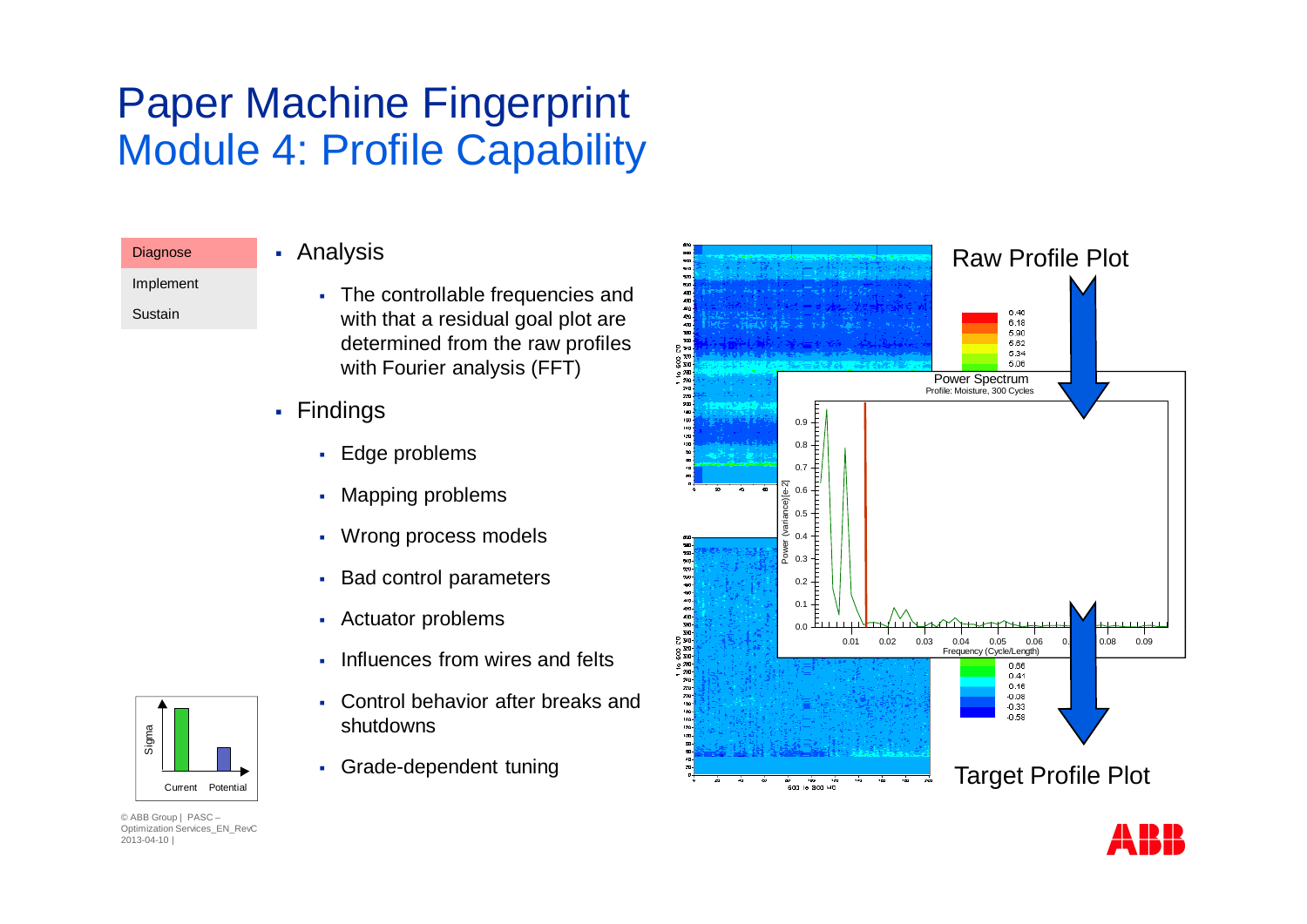### Paper Machine Fingerprint Module 5: Stock Stability

#### **Diagnose**

#### § Analysis

Implement

Sustain

- § An index is calculated based on comparison of measured values and setpotints. It shows the quality of the process variable.
- § Findings
	- Indices are compared to target values
	- § Improvement potential is revealed





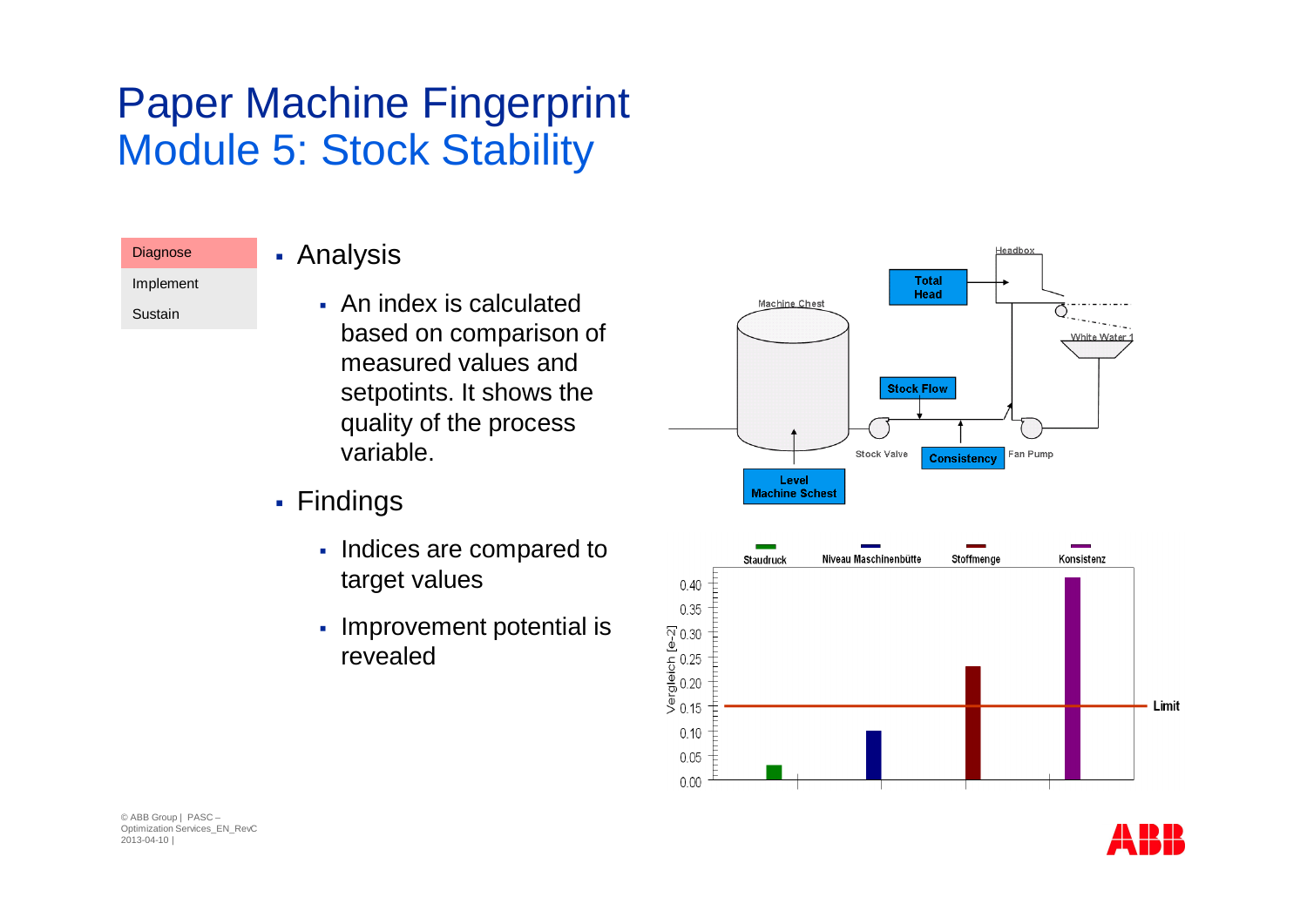### Paper Machine Fingerprint **Summary**

#### **Diagnose** Implement

Sustain

§ Results of the Paper Machine Fingerprints:

- § Daily detailed report of the accomplished analysis
- § Index-based summary of KPI's
- § Summary of critical areas
- Implementation plan to improve the machine performance
- Return on investment (ROI) forecasts



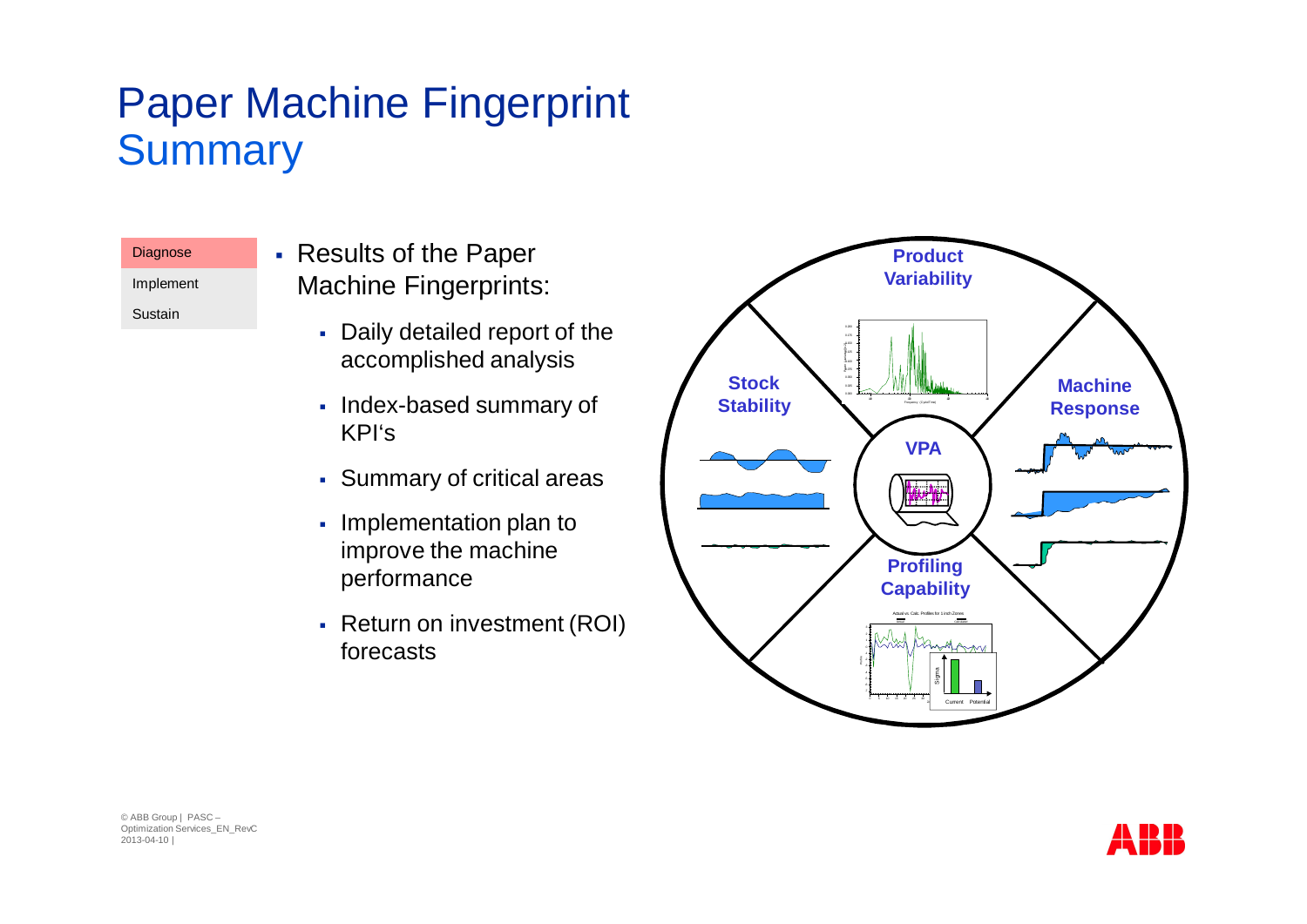## Phase 2: Implement Example

| Diagnose |
|----------|
|----------|

Implement

Sustain

• Example for proposed improvements for a medium mill:

#### § **Target shift: Weight**

- § A 0.1lb shift in basis weight can be made. This results in savings of **\$116.500**.
- § **Target shift: Moisture**
	- § A 0.1% moisture target shift (i.e. 8.9 to 9.0) can be made. If speed limited the savings would be **\$40.600.**
- § **Sheet break recovery, number of breaks and faster startup**
	- § A 5 min improvement after a break and less breaks represent **\$264.300** in savings.
- § **Reduced rejects and customer returns**
	- § Improvement in quality results in savings of **\$4,180.**
- § **Total benefits**
	- § If the recommendations are followed, the savings as a result of the project will be **\$425.580**.

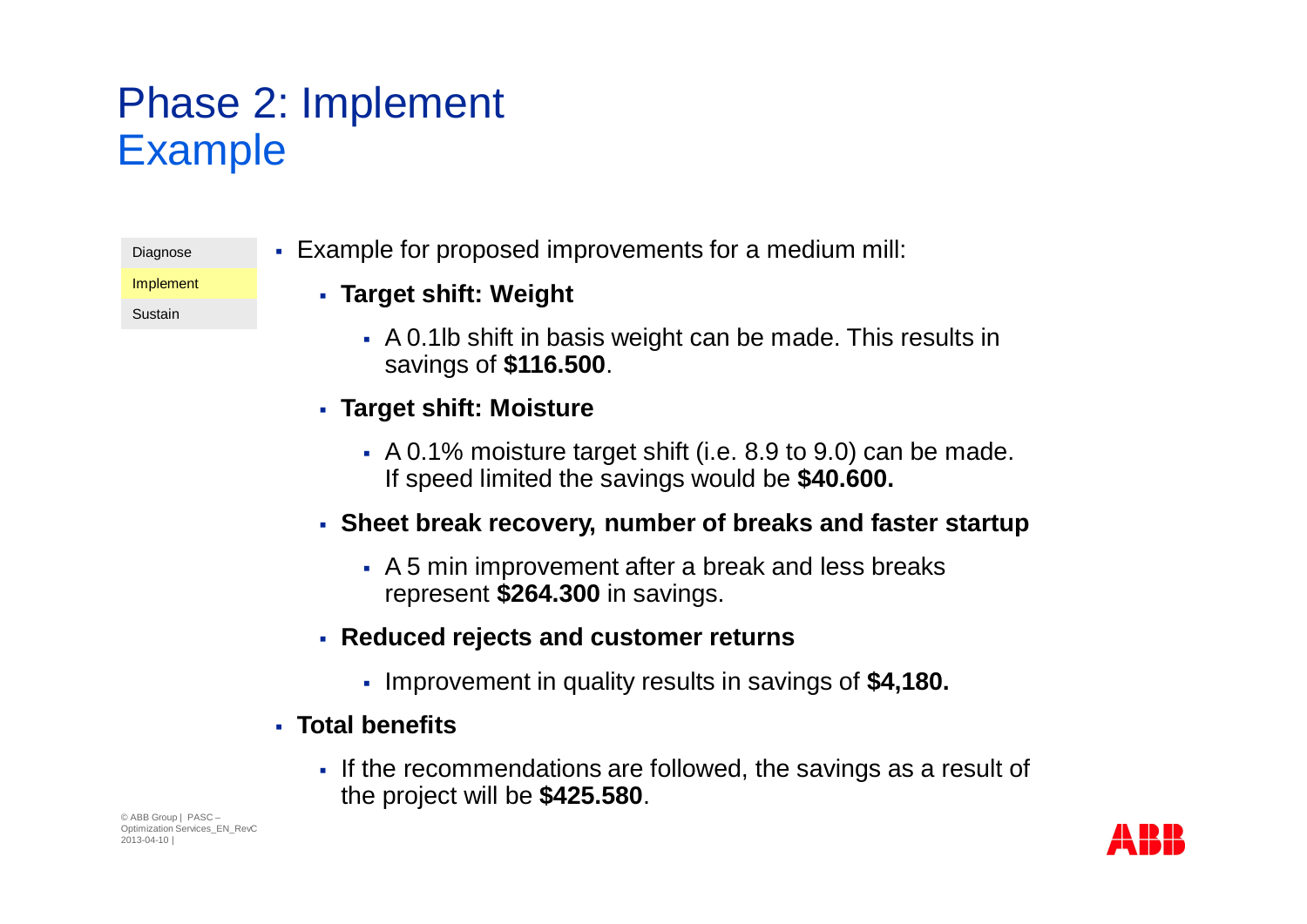### Optimization Services Phase 3: Sustain



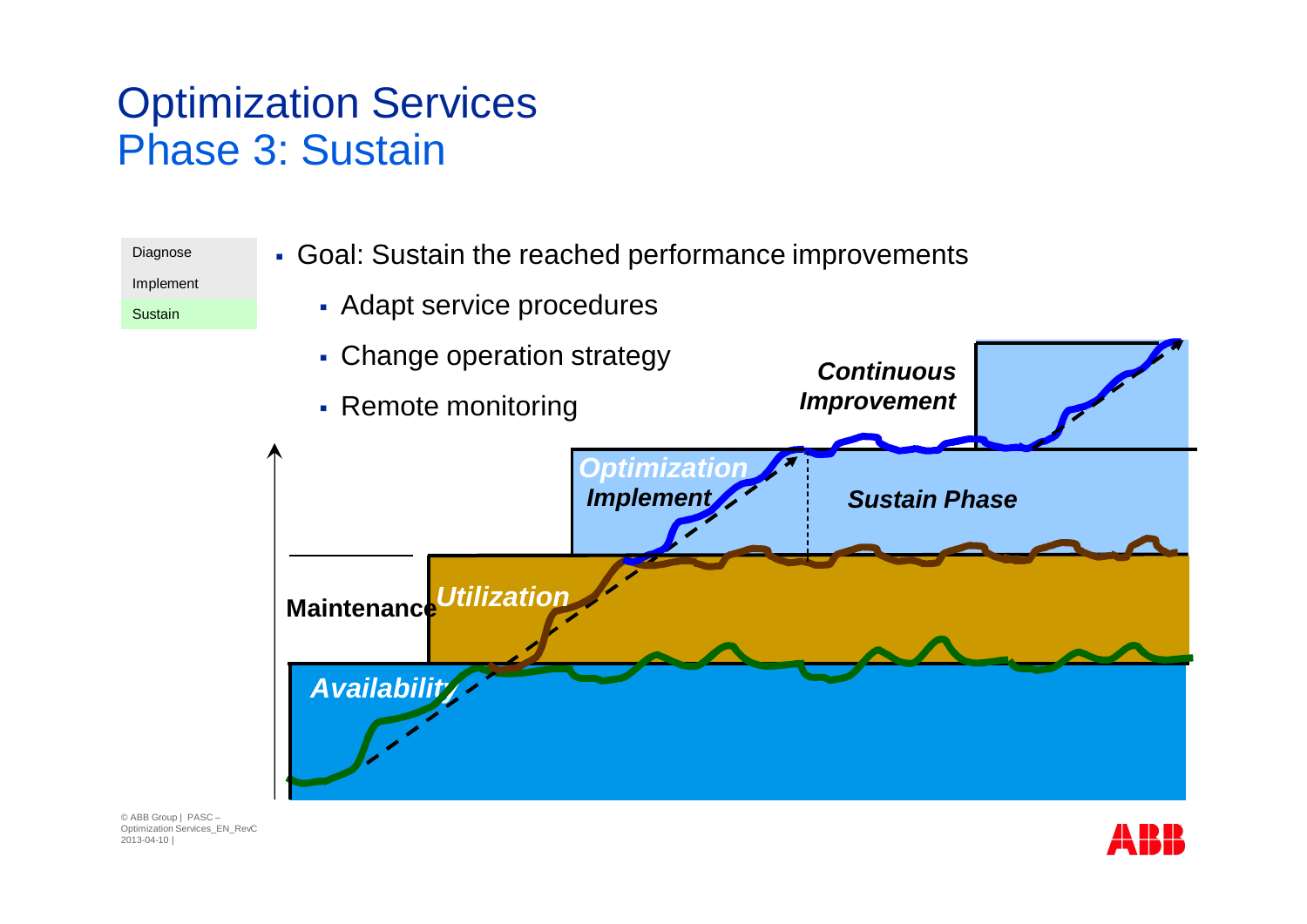

# Optimization Services Loop Performance Fingerprint

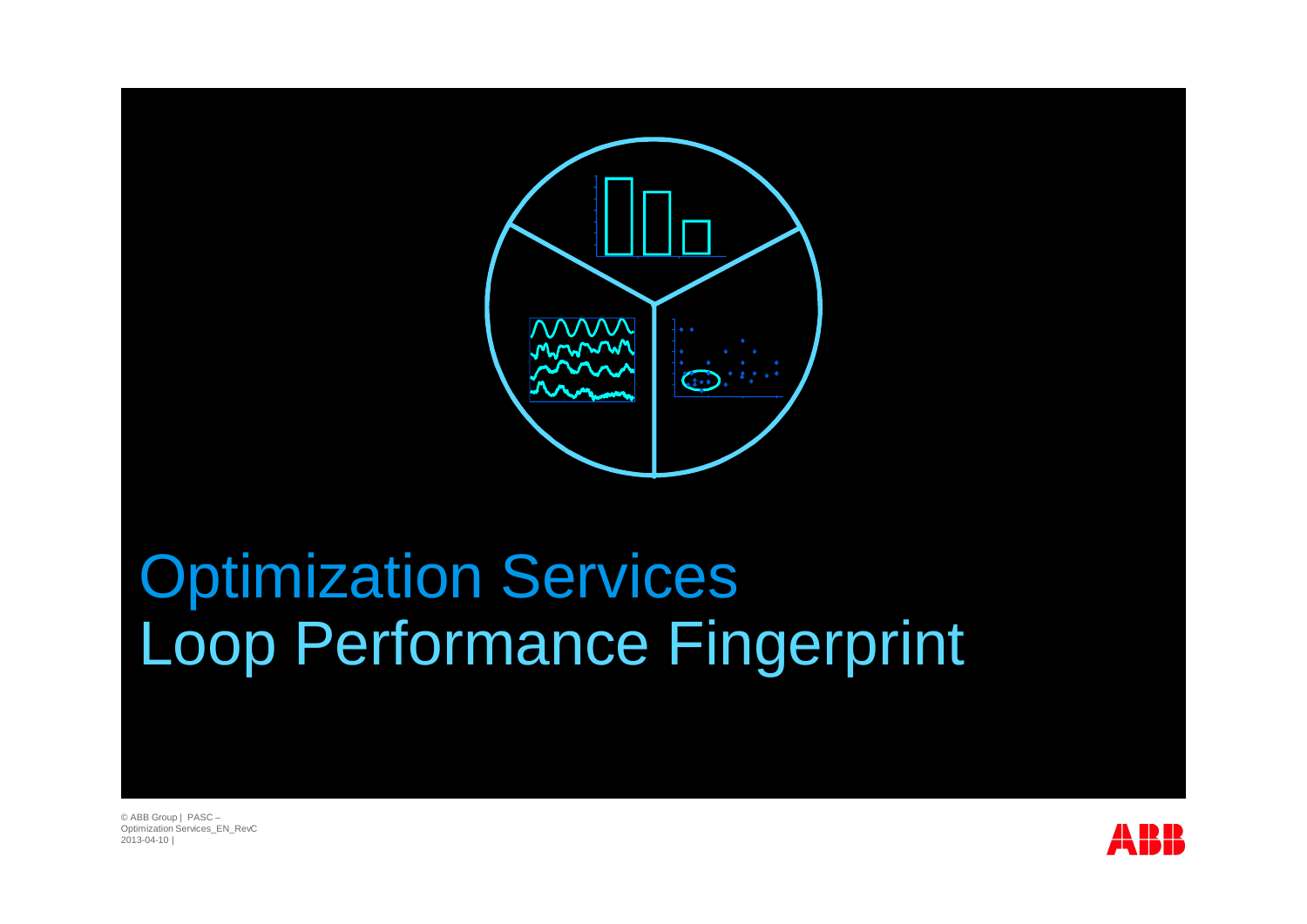### Optimization Services Loop Performance Fingerprint

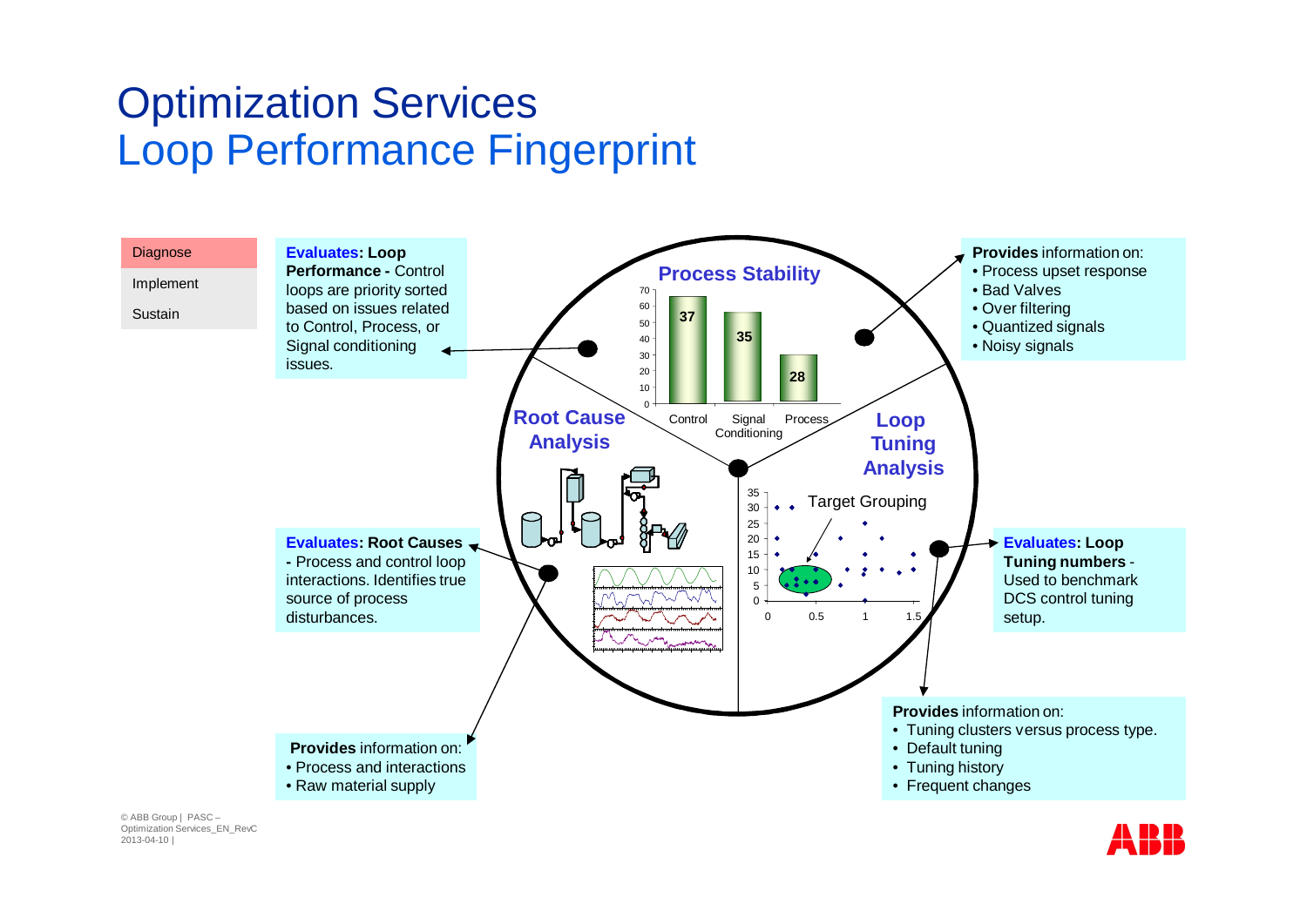## Loop Performance Fingerprint Module 1: Process Stability

| <b>Analysis</b> |
|-----------------|
|-----------------|

Implement Sustain

**Diagnose** 

- § Assessment of control quality in DCS-based analysis of data logs (12-24h with 5s) and
- Calculation of performance indices for the areas Process, Control and Signal Conditioning.

Control

 $\boxed{\triangledown}$  Manual

Process

**□ BadValve** No Signal Process Out Of Range Strange **V** Oscillation

**Signal Conditioning** 

Quantized  $\neg$  Spikes

Over Filtered

■ Noisy

**I** Deadband Oscillating Output Slow Control  $\Box$  Offset Over Control Output Out Of Range Oscillating Setpoint

6 回图

Severity

0.6474355

Severity

0.6476206

Severity

9900

 $\overline{0}$ 

8501.176

Arsine Remy. High

FIC84129

Feed rate

100

#### **Information about**:

- § Tuning problems
- Process upset response
- § Bad valves
- Over filtering
- Quantized signals
- Noisy signals

|          | Control                      |                              |                               |                      |                        |                                       | <b>Process</b>  |          |                    |                                      |                 | <b>Signal Conditioning</b>                       |                                                                                            |                 |                  |                         |
|----------|------------------------------|------------------------------|-------------------------------|----------------------|------------------------|---------------------------------------|-----------------|----------|--------------------|--------------------------------------|-----------------|--------------------------------------------------|--------------------------------------------------------------------------------------------|-----------------|------------------|-------------------------|
|          | Manual                       | <b>Oscillating</b><br>Output | <b>Output Out Of</b><br>Range | Offset               | Over<br><b>Control</b> | <b>Oscillating</b><br><b>Setpoint</b> | Slow<br>Control | Deadband | <b>Oscillation</b> | <b>Strange</b>                       | Bad<br>Valve    | <b>No Signal</b>                                 | <b>Process Out Of</b><br>Range                                                             | Noisy           | <b>Spikes</b>    | Over<br><b>Filtered</b> |
|          | FIC60-<br>2467E              | TIC60-687                    | LIC60-2410E                   | FIC60-<br>2411E      | PIC61-021              | PIC61-021                             | LIC60-<br>2400  |          | PIC61-021          | PIC60-619                            | LIC60<br>622    | FIC60-<br>2467E                                  |                                                                                            | FIC60-<br>2468E | FIC60-<br>2409E  | LIC60-2400              |
|          | FIC60-<br>2447E              | LIC60-689                    | PIC60-668                     | LIC61-071            | LIC60-<br>2445E        | FIC60-2468E                           |                 |          | LIC61-070          | LIC61-071                            | TIC61-<br>033   |                                                  |                                                                                            | PIC60-730       | PIC61-021        | TIC60-687               |
|          | AIC61-020                    | LIC61-070                    | PIC60-643                     | FIC60-667            | TIC61-033              |                                       |                 |          | LIC60-689          | LIC60-650                            |                 |                                                  |                                                                                            | FIC60-<br>2431E | CIC60-<br>2401E  | LIC60-<br>2445E         |
|          | CIC60-<br>2401E              | FIC60-2431E                  | LIC60-671                     |                      | FIC60-653 PIC60-730    |                                       |                 |          | CIC60-<br>2422E    | LIC60-622                            |                 |                                                  |                                                                                            | LIC60-<br>2445E | FIC60-<br>2431E  |                         |
|          | TIC60-638                    | FIC60-2411E                  | LIC61-071                     | FIC60-<br>2469E      |                        |                                       |                 |          | PIC60-655          | FIC60-653                            |                 |                                                  |                                                                                            | AIC61-010       | FIC60-<br>2404E  |                         |
|          | CTC60-<br>2422E              | LIC60-622                    | LIC60-2400                    | TIC61-031            |                        |                                       |                 |          | FIC60-<br>2431E    | PIC60-655                            |                 |                                                  |                                                                                            | PIC60-655       | STC60-<br>2457DE |                         |
|          | PIC61-009                    | TIC61-033                    | PIC60-666                     | LIC60-<br>2410E      |                        |                                       |                 |          | CIC60-<br>2401F    | LIC60-671<br>Process Stability Index |                 |                                                  |                                                                                            | CIC60-<br>2401E |                  |                         |
|          | FIC60-<br>2409E              | TIC61-031                    | TIC60-687                     |                      |                        | $\mathbf{1}$                          |                 |          |                    |                                      |                 |                                                  |                                                                                            |                 |                  |                         |
|          | LIC60-<br>2410E              | LIC61-071                    | AIC61-010                     |                      |                        | 10                                    |                 |          |                    |                                      |                 |                                                  |                                                                                            |                 |                  |                         |
| 10       | SIC60-<br>2415E              | FIC60-2468E                  |                               |                      |                        |                                       |                 |          |                    |                                      |                 |                                                  |                                                                                            |                 |                  |                         |
| n        | FIC60-<br>2449E              |                              |                               |                      |                        |                                       |                 |          |                    |                                      |                 |                                                  |                                                                                            |                 |                  |                         |
|          | 12 FIC60-653<br>13 FIC60-667 |                              |                               |                      |                        | ğ<br>$\Delta$<br>ă                    |                 |          |                    |                                      |                 |                                                  |                                                                                            |                 |                  |                         |
|          |                              |                              |                               |                      |                        | $\kappa$                              |                 |          |                    |                                      |                 |                                                  |                                                                                            |                 |                  |                         |
| 14<br>15 |                              |                              |                               |                      |                        |                                       |                 |          |                    |                                      |                 |                                                  |                                                                                            |                 |                  |                         |
|          |                              |                              |                               |                      |                        |                                       |                 |          |                    |                                      |                 |                                                  |                                                                                            |                 |                  |                         |
|          |                              |                              |                               |                      |                        |                                       | Oscillation     |          | Strange            | Bad Valve                            |                 | Process Out Of Range                             | No Signal                                                                                  |                 |                  |                         |
|          | Area/Graphic                 |                              |                               |                      |                        |                                       |                 |          |                    |                                      |                 |                                                  |                                                                                            |                 |                  |                         |
|          | Name                         |                              | Rank                          | Loop                 |                        | Desc.                                 |                 |          | Action             |                                      | Comment         |                                                  |                                                                                            |                 |                  |                         |
|          | PPU<br>PPU Caustic           |                              | Medium                        | LIC84806             |                        | P200LF1                               |                 | N/A      |                    |                                      | Dead signal     |                                                  |                                                                                            |                 |                  |                         |
|          |                              |                              |                               | LIC84824             |                        | P200LF2                               |                 |          | Tune               |                                      |                 |                                                  |                                                                                            |                 |                  |                         |
|          | Deethanizer                  |                              | High                          | FIC84041             |                        | Feed                                  |                 | ОK       |                    |                                      |                 | Valve saturates low<br>Response is a little slow |                                                                                            |                 |                  |                         |
|          |                              |                              |                               | FIC84073             |                        | Reflux                                |                 |          | Tune               |                                      |                 |                                                  |                                                                                            |                 |                  |                         |
|          |                              |                              |                               |                      |                        |                                       |                 |          |                    |                                      |                 | Strong oscillations                              |                                                                                            |                 |                  |                         |
|          |                              |                              |                               | PIC84071B            |                        | Ovhd, Pressure                        |                 |          | Tune               |                                      |                 |                                                  | Offset, probably P-only control, very slow                                                 |                 |                  |                         |
|          |                              |                              |                               | LIC84054             |                        | Bottoms Level                         |                 | ОК       |                    |                                      |                 | Response is a little slow                        |                                                                                            |                 |                  |                         |
|          |                              |                              |                               | FIC84055             |                        | Bottoms Flow                          |                 |          | Tune               |                                      | 1 minute cycles |                                                  |                                                                                            |                 |                  |                         |
|          | C3 Splitter                  |                              | High                          | FIC84097             |                        | <b>Bottoms Flow</b>                   |                 | ОΚ       |                    |                                      |                 |                                                  | Stavs close to SP, bottoms level runs flooded                                              |                 |                  |                         |
|          |                              |                              |                               | LIC84153A            |                        | Reflux Drum                           |                 |          | Tune               |                                      |                 |                                                  | Oscillates, but control is not that tight                                                  |                 |                  |                         |
|          |                              |                              |                               | FIC84154             |                        | Reflux from Drum                      |                 | OK       |                    |                                      |                 |                                                  | Tracks SP OK, signal noisy                                                                 |                 |                  |                         |
|          |                              |                              |                               | FIC84114             |                        | Reflux from Exchgr.                   |                 |          | Manual             |                                      | Flow drifts     |                                                  |                                                                                            |                 |                  |                         |
|          |                              |                              |                               | LIC84150<br>PIC84144 |                        | Condenser<br>Drum Pressure            |                 | Tune     | Tune               |                                      |                 |                                                  | Slow, then oscillates 5% at 40 sec cycle<br>If PIC84177A in manual column on this pressure |                 |                  |                         |

OK

**Results Report** 

© ABB Group | PASC – Optimization Services\_EN\_RevC 2013-04-10 |

▪ etc.



Follows setpoint change, good setpoint crossing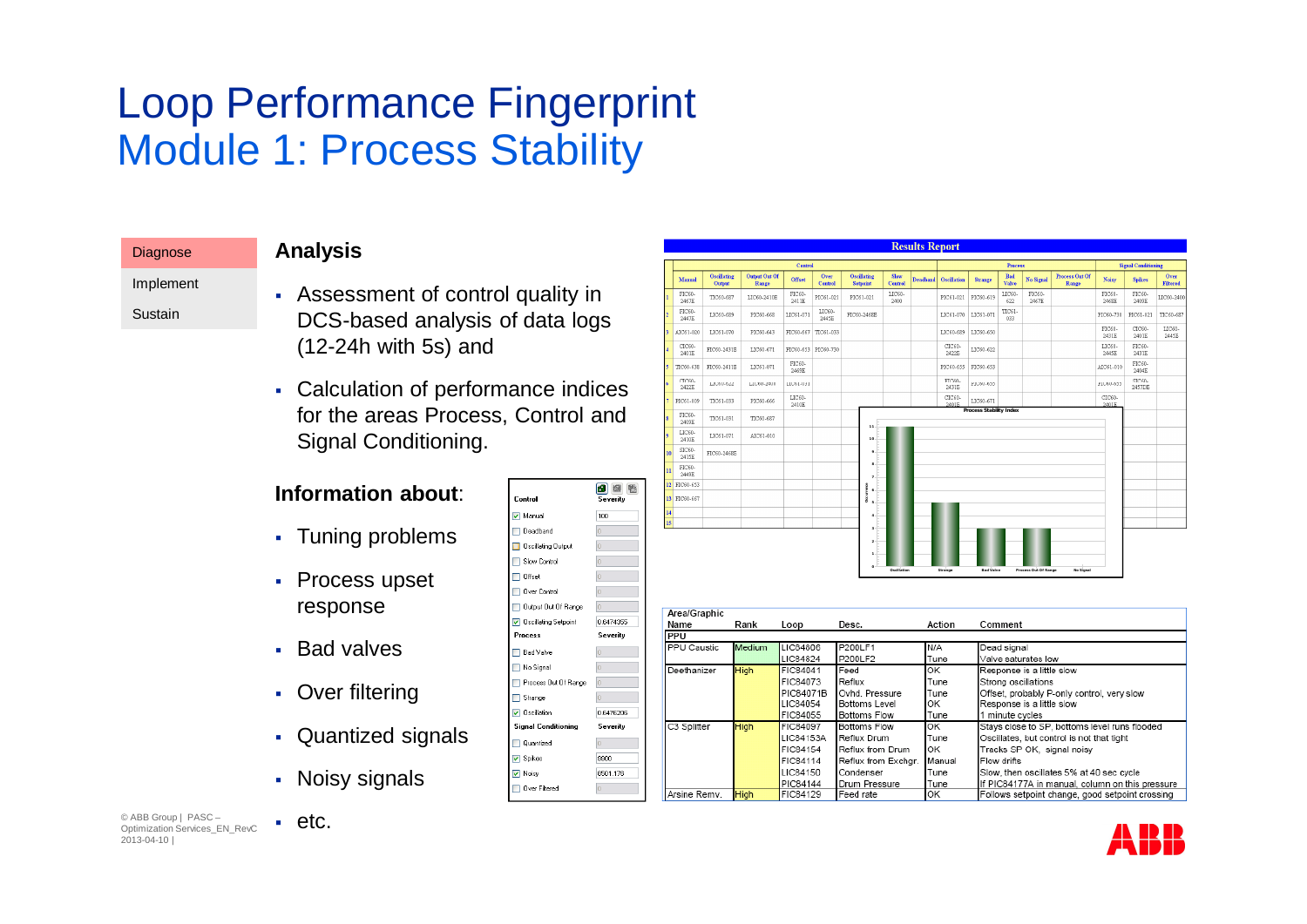## Loop Performance Fingerprint Module 2: Loop Tuning Evaluation

Implement Sustain

**Diagnose** 

- § Benchmarking of DCS control loop tuning through analysis of tuning parameters
- § Cluster analysis: Comparison of current and expected tuning per process area
- For like processes, tuning should be similar

#### **Information about**:

- Validity of tuning setup
- Tuning clusters vs. process type
- Default tuning
- Tuning history
- § Frequent changes





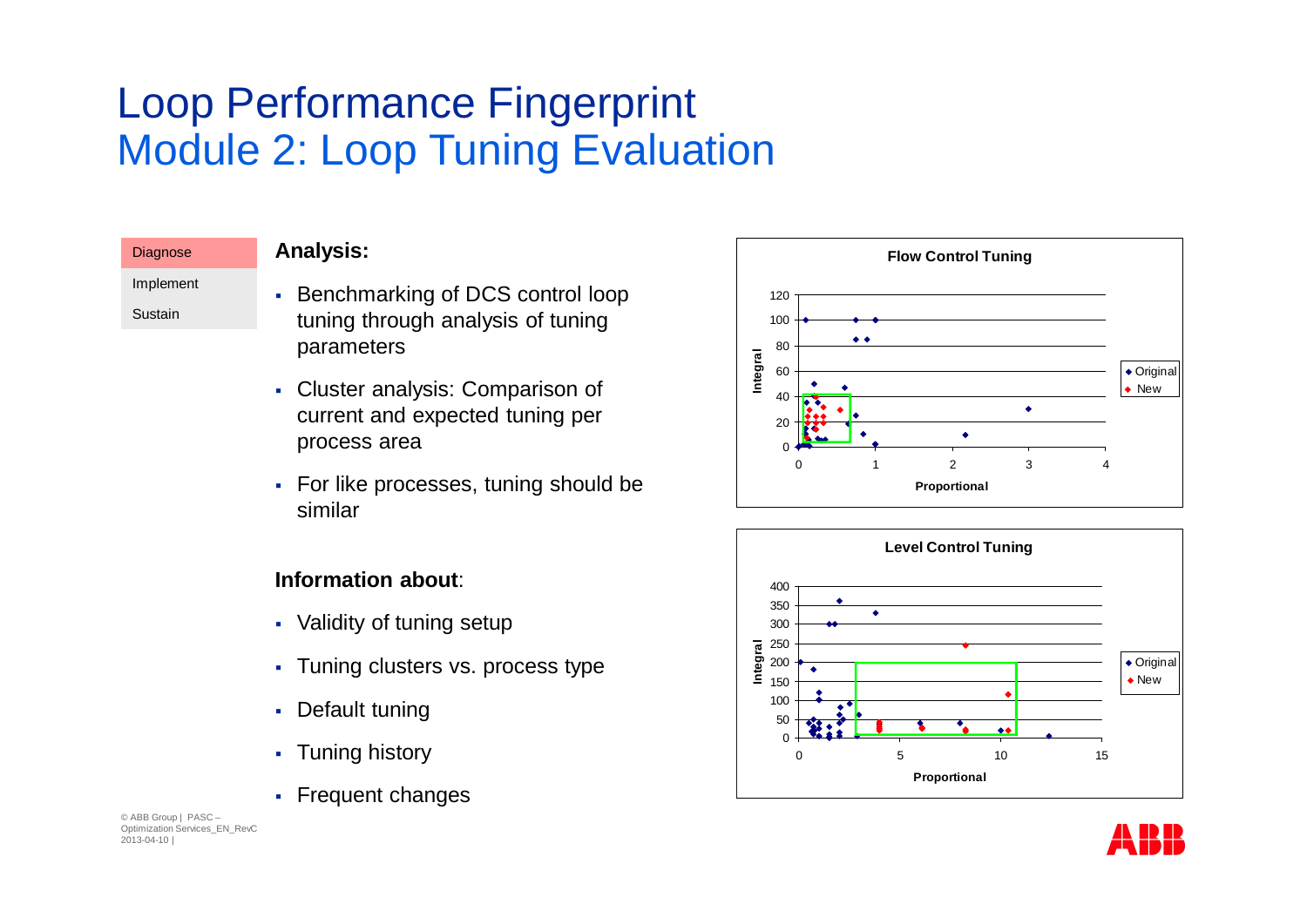## Loop Performance Fingerprint Module 3: Root Cause Analysis

| Diagnose  | <b>Analysis</b>                                          |
|-----------|----------------------------------------------------------|
| Implement | • Assessment of process and control                      |
| Sustain   | loop interactions through analysis of<br>historical data |
|           |                                                          |

§ Identifies true source of process disturbances.

#### **Information about**

• Process couplings and interactions

#### **Goal**

- Define disturbance root cause
	- Non-linear theory
	- Phase theory
	- § Logical clusters
- § Group of like cyclic components

§ Group like time signal signatures

© ABB Group | PASC – Optimization Services\_EN\_RevC 2013-04-10 |

LIC84042B DICR4214 MV  $327.1$  $326.6$  $326.1$  $\leq 325.6$  $325.$ 324.6  $324.1$ 61.10 61.05 61.00  $\frac{2}{5}$  60.95 e na f is na 60.80 60.75 60.70 **PETARTISK**  $644$  $64.2$ **British** sa n  $63.8$ **Riftigan** 63.6  $63.4$  $\frac{3.7}{3211}$ Time things where detectable building of cares

#### **Benefit**

- § Isolate problem areas
- § Quickly determine disturbance source
- Remove disturbance rather than to tune around it

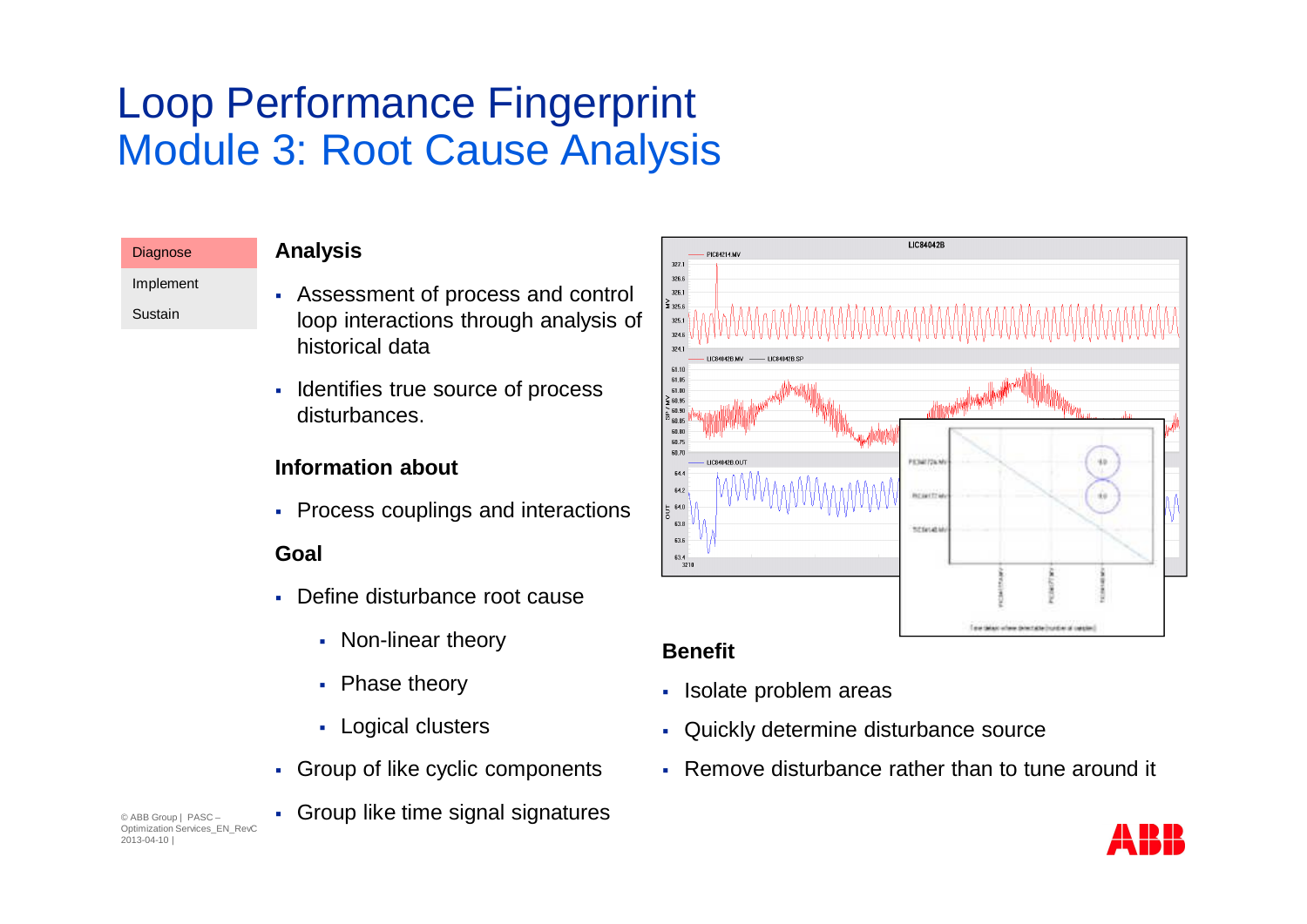### Loop Performance Fingerprint Loop Performance Channel in ServicePort

Diagnose Implement Sustain

- § ServicePort is a **service delivery platform** which customers and ABB experts can securely access.
- § Loop Performance Channel supports optimization:



§ **View** (real-time) shows raw data associated with each control loop



§ **Scan** (scheduled) presents KPIs generated from raw data through periodic diagnostic monitoring



§ **Track** (event-triggered) continuously monitors between Scans and generates notifications based on predefined KPIs

Rules



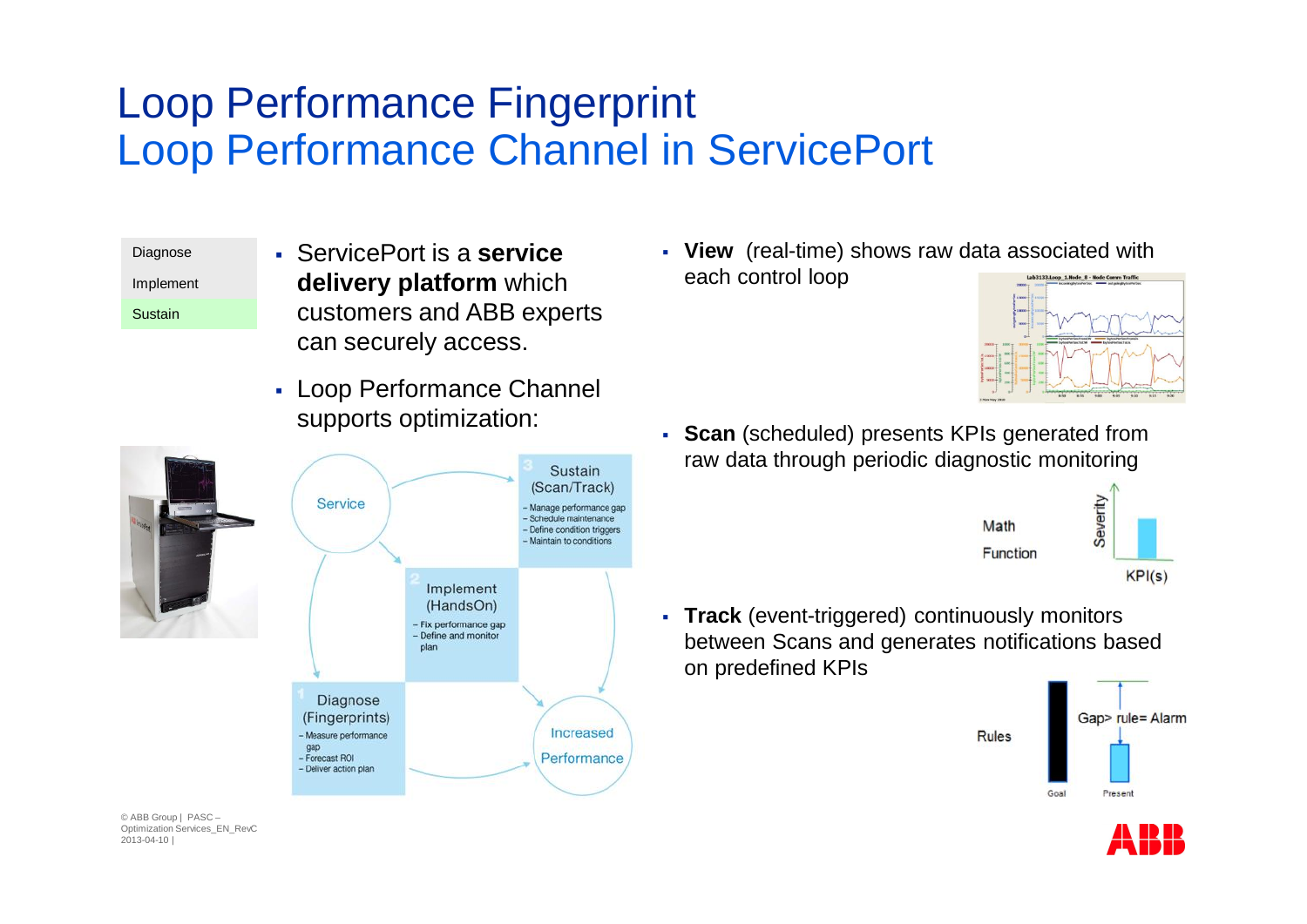# Optimization Services ABB Remote Access Platform

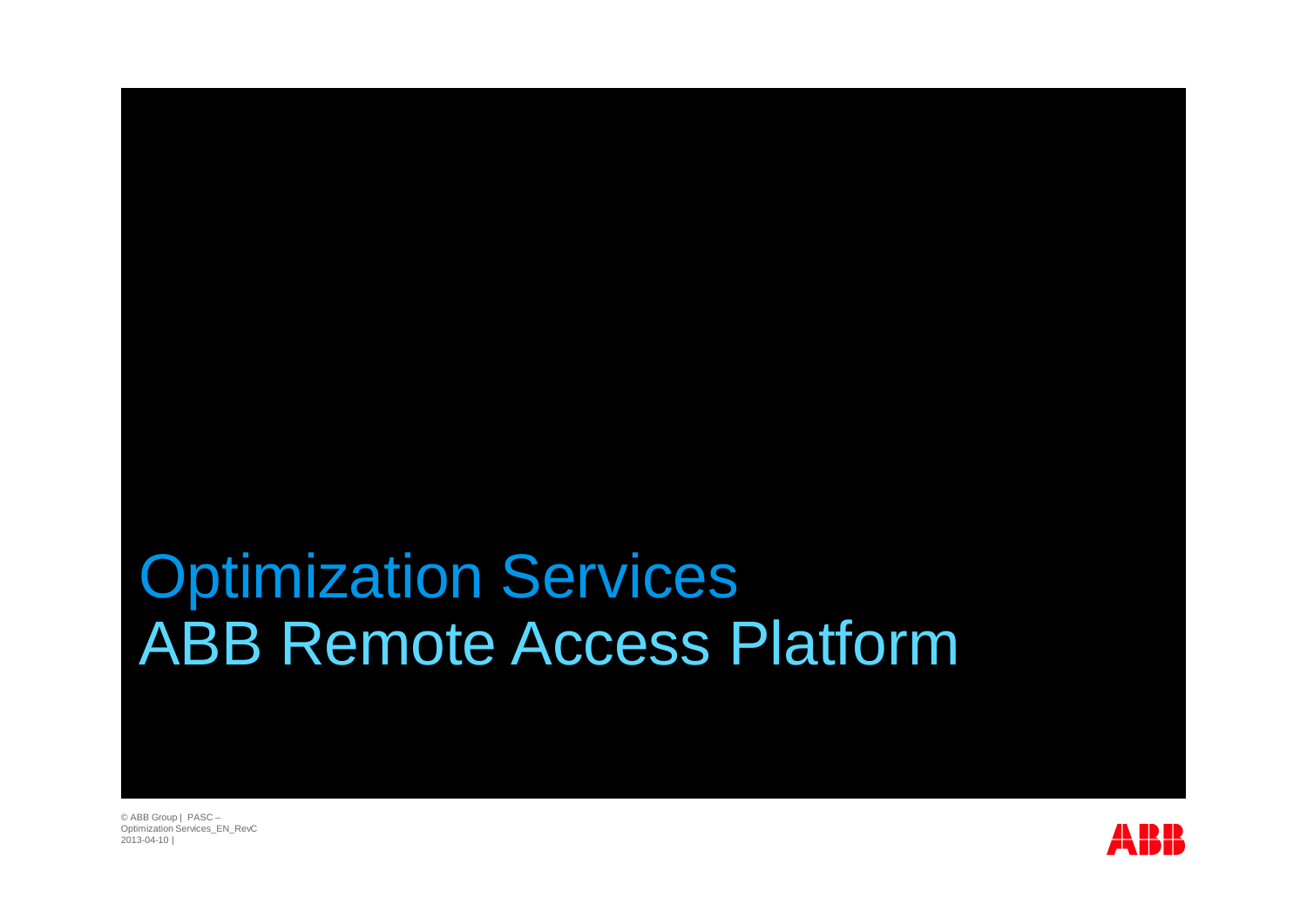### Optimization Services ABB Remote Access Platform